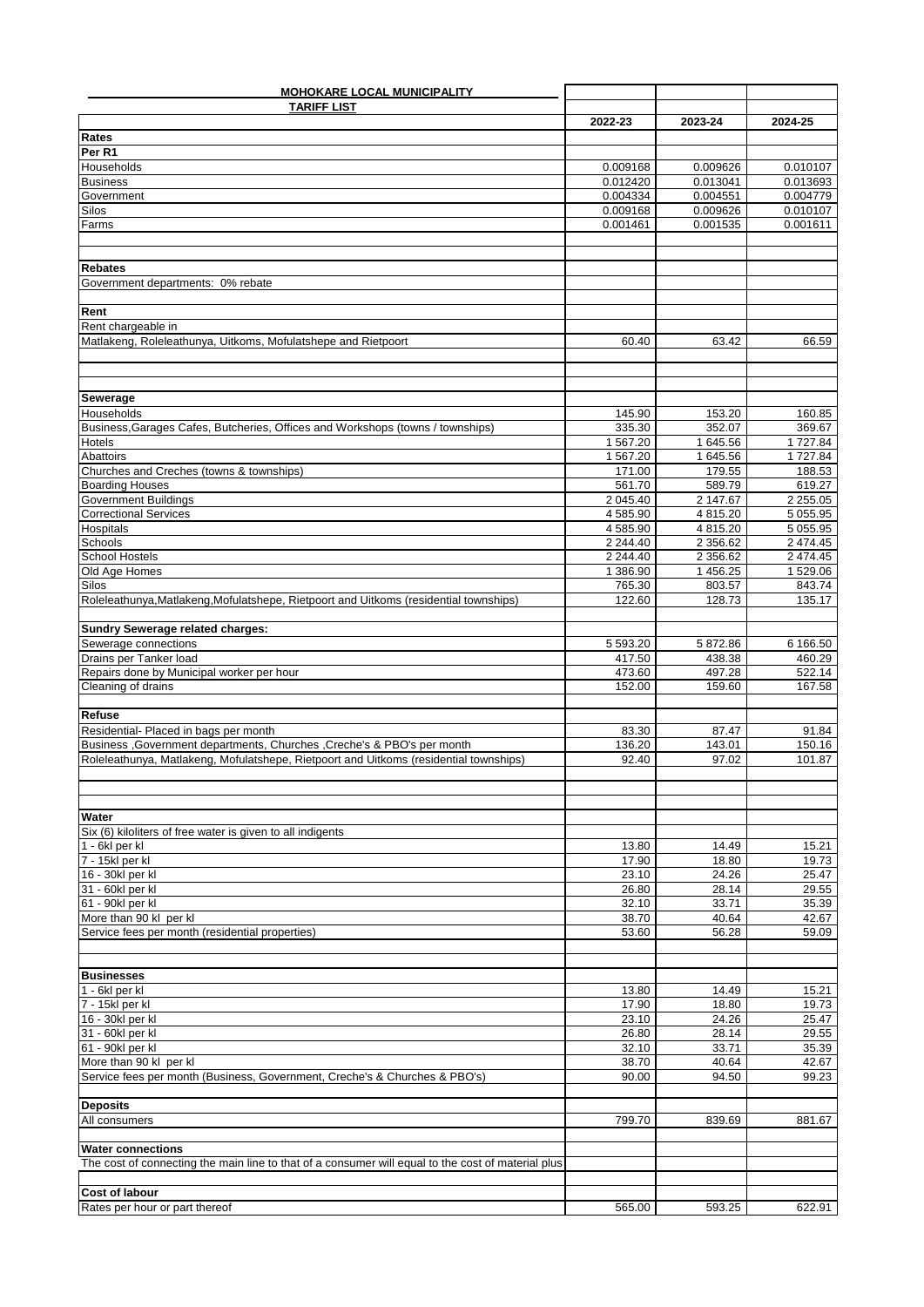| <b>Testing of water meter</b>                                                                                                                                                                                                |           |           |            |
|------------------------------------------------------------------------------------------------------------------------------------------------------------------------------------------------------------------------------|-----------|-----------|------------|
| Per test for a two(2) weeks period                                                                                                                                                                                           | 339.30    | 356.27    | 374.08     |
|                                                                                                                                                                                                                              |           |           |            |
| Should the reading of a meter show a deviation of 10% or more, the council reserves the right<br>to alter the account retrospectively for a period of three months.                                                          |           |           |            |
| <b>Special Water Restrictions</b>                                                                                                                                                                                            |           |           |            |
|                                                                                                                                                                                                                              |           |           |            |
| Notwithstanding the regulations applicable to the supply of water, the council resolves, as they<br>see fit, to restrict the consumption of a certain volume per day, per week or per month                                  |           |           |            |
|                                                                                                                                                                                                                              |           |           |            |
| <b>Reconnection fee</b>                                                                                                                                                                                                      |           |           |            |
| Reconnection                                                                                                                                                                                                                 | 339.30    | 356.27    | 374.08     |
|                                                                                                                                                                                                                              |           |           |            |
| Charges for disconnection or restriction of services (part3)<br>$\cdot$                                                                                                                                                      |           |           |            |
| Charges for reconnection or reinstatement of services (part 4)<br>$\cdot$                                                                                                                                                    |           |           |            |
| Charges for notice of default (part 6)<br>$\cdot$                                                                                                                                                                            |           |           |            |
| Penalty charges for illegal reconnections (part 6)<br>$\blacksquare$                                                                                                                                                         |           |           |            |
|                                                                                                                                                                                                                              |           |           |            |
| Penalty charges for dishonored cheques (part 15)                                                                                                                                                                             |           |           |            |
|                                                                                                                                                                                                                              |           |           |            |
| Pre-paid Electricity per KWh                                                                                                                                                                                                 |           |           |            |
|                                                                                                                                                                                                                              |           |           |            |
| <b>Town Planning</b>                                                                                                                                                                                                         |           |           |            |
| All town planning fees as set out below excludes advertising and any other incidental fees.                                                                                                                                  |           |           |            |
|                                                                                                                                                                                                                              |           |           |            |
| Zoning Certificate                                                                                                                                                                                                           | Replaced  | Replaced  | Replaced   |
|                                                                                                                                                                                                                              |           |           |            |
| <b>Land Use Application</b>                                                                                                                                                                                                  |           |           |            |
| Rezoning                                                                                                                                                                                                                     | Replaced  | Replaced  | Replaced   |
| Relaxation of restrictions (per Erf)                                                                                                                                                                                         | Replaced  | Replaced  | Replaced   |
| Departure: Sect 15(1)(a)(i)                                                                                                                                                                                                  | Replaced  | Replaced  | Replaced   |
| Departure: Sect 15(1)(a)(ii)                                                                                                                                                                                                 | Replaced  | Replaced  | Replaced   |
| Consent use                                                                                                                                                                                                                  | Replaced  | Replaced  | Replaced   |
| Encroachment - excluding driveways                                                                                                                                                                                           | Replaced  | Replaced  | Replaced   |
| Sub-Division per portion                                                                                                                                                                                                     | Replaced  | Replaced  | Replaced   |
| Consolidation                                                                                                                                                                                                                | Replaced  | Replaced  | Replaced   |
| Amendmend of general plan                                                                                                                                                                                                    | Replaced  | Replaced  | Replaced   |
|                                                                                                                                                                                                                              |           |           |            |
| Augmentation contributions where the developer does not provide all services, including bulk<br>services, and the home owners association does not maintain all services including bulk<br>services - includes sub-divisions |           |           |            |
|                                                                                                                                                                                                                              |           |           |            |
| Per Erf TOTAL                                                                                                                                                                                                                | 12 025.20 | 12 626.46 | 13 257.78  |
| Water                                                                                                                                                                                                                        | 3 536.80  | 3713.64   | 3899.32    |
| Electricity                                                                                                                                                                                                                  | 3 536.80  | 3 713.64  | 3899.32    |
| Sewerage                                                                                                                                                                                                                     | 3 536.80  | 3713.64   | 3 899.32   |
| Roads                                                                                                                                                                                                                        | 1 414.80  | 1 485.54  | 1 559.82   |
| Refuse                                                                                                                                                                                                                       |           |           |            |
|                                                                                                                                                                                                                              |           |           |            |
|                                                                                                                                                                                                                              |           |           |            |
| <b>Building Plan Fees</b>                                                                                                                                                                                                    |           |           |            |
| New building                                                                                                                                                                                                                 | 664.00    | 697.20    | 732.06     |
| Extension of buildings                                                                                                                                                                                                       | 295.10    | 309.86    | 325.35     |
|                                                                                                                                                                                                                              |           |           |            |
|                                                                                                                                                                                                                              |           |           |            |
| <b>Category 1 Applications</b>                                                                                                                                                                                               |           |           |            |
|                                                                                                                                                                                                                              |           |           |            |
| <b>Application Type</b>                                                                                                                                                                                                      |           |           |            |
|                                                                                                                                                                                                                              | 5 845.90  | 6 138.20  | 64 451.05  |
| Township Establishment per erf                                                                                                                                                                                               | 8768.90   | 9 207.35  | 96 677.12  |
|                                                                                                                                                                                                                              | 10 961.00 | 11 509.05 | 120 845.03 |
| Rezoning                                                                                                                                                                                                                     | 2 923.00  | 3 069.15  | 32 226.08  |
| Removal, amendment or suspension of restrictive title conditions                                                                                                                                                             | 1753.70   | 1841.39   | 19 334.54  |
|                                                                                                                                                                                                                              | 2 923.00  | 3 069.15  | 32 226.08  |
| Amendment of general plan<br>Permanebt closure of public place                                                                                                                                                               | 2 923.00  |           | 32 226.08  |
|                                                                                                                                                                                                                              |           | 3 069.15  |            |
| Consent use                                                                                                                                                                                                                  | 1461.50   | 1 534.58  | 16 113.04  |
| Subdivision                                                                                                                                                                                                                  | 1 461.50  | 1 534.58  | 16 113.04  |
| - Per additional portion after 5th                                                                                                                                                                                           | 146.10    | 153.41    | 1 610.75   |
| Consolidation                                                                                                                                                                                                                | 1 461.50  | 1 534.58  | 16 113.04  |
| - Per additional portion after 5th                                                                                                                                                                                           | 146.10    | 153.41    | 1 610.75   |
| <b>Category 2 Applications</b>                                                                                                                                                                                               |           |           |            |
|                                                                                                                                                                                                                              |           |           |            |
| <b>Application Type</b>                                                                                                                                                                                                      |           |           |            |
|                                                                                                                                                                                                                              |           |           |            |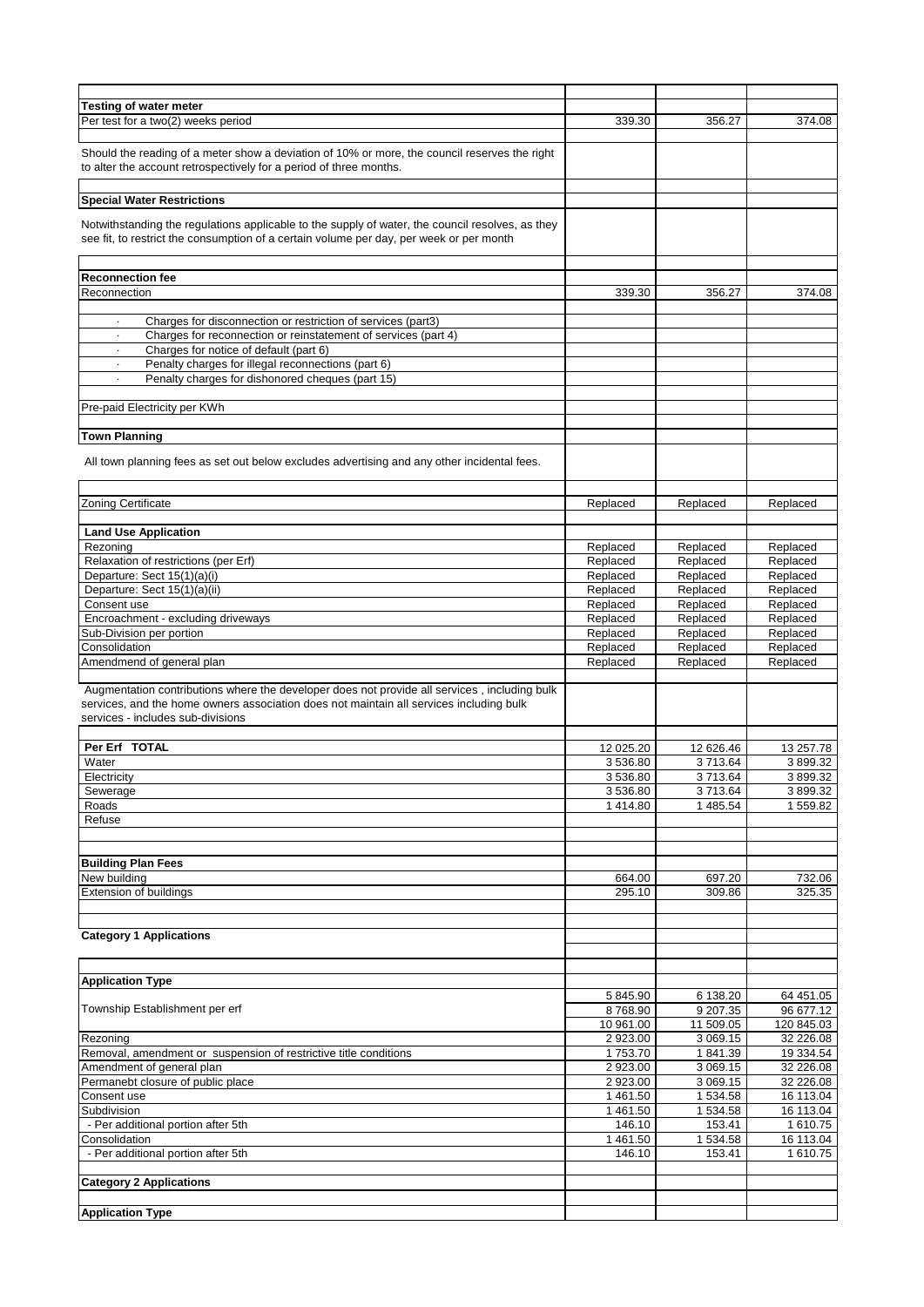| Subdivision                                                                                                  | 1461.50    | 1 534.58 | 1 611.30 |
|--------------------------------------------------------------------------------------------------------------|------------|----------|----------|
| - Per additional portion after 5th                                                                           | 146.10     | 153.41   | 161.08   |
|                                                                                                              |            |          |          |
| Consolidation                                                                                                | 1 461.50   | 1 534.58 | 1 611.30 |
| - Per additional portion after 5th                                                                           | 146.10     | 153.41   | 161.08   |
| Consent use                                                                                                  | 1461.50    | 1 534.58 | 1 611.30 |
| Removal, amendment or suspension of restrictive title conditions                                             | 1753.70    | 1841.39  | 1 933.45 |
|                                                                                                              |            |          |          |
| <b>General Applications</b>                                                                                  |            |          |          |
|                                                                                                              |            |          |          |
|                                                                                                              |            |          |          |
| <b>Application Type</b>                                                                                      |            |          |          |
| Appeal on decision                                                                                           | 4 4 2 6.20 | 4 647.51 | 4 879.89 |
| Zoning Certificate                                                                                           | 118.00     | 123.90   | 130.10   |
| E-Lodgement fee                                                                                              |            |          |          |
|                                                                                                              |            |          |          |
|                                                                                                              |            |          |          |
| <b>Advertising Boards and Hoarding</b>                                                                       |            |          |          |
| Application                                                                                                  | 737.80     | 774.69   | 813.42   |
| Additional fee per M2 of advertisement                                                                       | 73.80      | 77.49    | 81.36    |
|                                                                                                              |            |          |          |
| <b>ENVIRONMENTAL MATTERS</b>                                                                                 |            |          |          |
|                                                                                                              |            |          |          |
|                                                                                                              |            |          |          |
| Health Act 27(2) Failure to comply with notice "Removing of nuisance in terms of section 1"                  | 737.80     | 774.69   | 813.42   |
| Health Act 27(2) Cleaning of an erf causing public health nuisance or is unsightly. Per M2                   | 73.80      | 77.49    | 81.36    |
| Keeping of animal bylaw - Failure to comply and notice is issued                                             | 2 950.80   | 3 098.34 | 3 253.26 |
| Dumping & littering by-law - failure to comply within 30 days of compliance notice                           | 737.80     | 774.69   | 813.42   |
|                                                                                                              |            |          |          |
| Foodstuf, cosmetics & disinfectant Act Sec4(9) Use of municipal vedicle for the removal and                  |            |          |          |
| safe disposal to landfill                                                                                    | 737.80     | 774.69   | 813.42   |
| Control of Street Vendors, Pedlers or Hawkers by-law                                                         |            |          |          |
| Application fee for licence                                                                                  | 73.80      | 77.49    | 81.36    |
| Non-Permanent traders - per day                                                                              | 73.80      | 77.49    | 81.36    |
| Permanent traders per month                                                                                  |            |          |          |
|                                                                                                              | 73.80      | 77.49    | 81.36    |
| Letting of hawkers structures per month                                                                      | 368.90     | 387.35   | 406.71   |
| Non-compliance to by-law on hawkers, pedlars and vendors                                                     | 737.80     | 774.69   | 813.42   |
|                                                                                                              |            |          |          |
| Business act 1991 also inclusive if Item 1.2 of schedule 1, Foodstuf, cosmetics &<br>disinfectant Act (1972) |            |          |          |
|                                                                                                              |            |          |          |
| Sale or supply of meals or perishable foodstuffs (restuarants, take-aways, tuckshops, any food               |            |          |          |
| outlet)                                                                                                      | 442.50     | 464.63   | 487.86   |
|                                                                                                              |            |          |          |
| <b>Landfill Site</b>                                                                                         |            |          |          |
|                                                                                                              |            |          |          |
| Disposing of building rubble                                                                                 | 295.10     | 309.86   | 325.35   |
| Disposing of household waste                                                                                 | 73.80      | 77.49    | 81.36    |
| Disposal of business or industrial waste                                                                     | 221.30     | 232.37   | 243.98   |
| Special removal of garden waste                                                                              | 368.90     | 387.35   | 406.71   |
| Special removal of building rubble.                                                                          | 737.80     | 774.69   | 813.42   |
|                                                                                                              |            |          |          |
|                                                                                                              |            |          |          |
| <b>Caravan Park</b>                                                                                          |            |          |          |
| Caravan and Tents: per day per site                                                                          | n/a        | n/a      | n/a      |
| Caravans: per month per site                                                                                 | n/a        | n/a      | n/a      |
|                                                                                                              |            |          |          |
| Electricity: per day (only caravans)                                                                         | n/a        | n/a      | n/a      |
|                                                                                                              |            |          |          |
| <b>Chalet Rental:</b>                                                                                        |            |          |          |
| 3 Bed (per day)                                                                                              | n/a        | n/a      | n/a      |
| 4 Bed (per day)                                                                                              | n/a        | n/a      | n/a      |
| 6 Bed (per day)                                                                                              |            |          |          |
|                                                                                                              | n/a        | n/a      | n/a      |
|                                                                                                              |            |          |          |
| <b>Graves- Cost per site</b>                                                                                 |            |          |          |
| Zastron, Rouxville and Smithfield                                                                            | 246.50     | 258.83   | 271.77   |
| Matlakeng, Roleleathunya, Mofulatshepe, Rietpoort and Uitkoms                                                | 246.50     | 258.83   | 271.77   |
|                                                                                                              |            |          |          |
|                                                                                                              |            |          |          |
|                                                                                                              |            |          |          |
| <b>Digging of graves</b>                                                                                     |            |          |          |
| Per grave 6ft                                                                                                | 787.90     | 827.30   | 868.66   |
| Per grave 8ft                                                                                                | 913.30     | 958.97   | 1 006.91 |
|                                                                                                              |            |          |          |
|                                                                                                              |            |          |          |
| Photocopies                                                                                                  |            |          |          |
| A3                                                                                                           | 4.50       | 4.73     | 4.96     |
| AA                                                                                                           | 3.00       | 3.15     | 3.31     |
|                                                                                                              |            |          |          |
|                                                                                                              |            |          |          |
| Fax                                                                                                          |            |          |          |
| Sending                                                                                                      | 7.40       | 7.77     | 8.16     |
| Receiving                                                                                                    | 4.50       | 4.73     | 4.96     |
|                                                                                                              |            |          |          |
| <b>Rates Certificate</b>                                                                                     |            |          |          |
|                                                                                                              |            |          |          |
| Per certificate                                                                                              |            |          |          |
|                                                                                                              | 110.60     | 116.13   | 121.94   |
| Per duplicate                                                                                                | 110.60     | 116.13   | 121.94   |
|                                                                                                              |            |          |          |
| <b>Valuation Certificate</b>                                                                                 |            |          |          |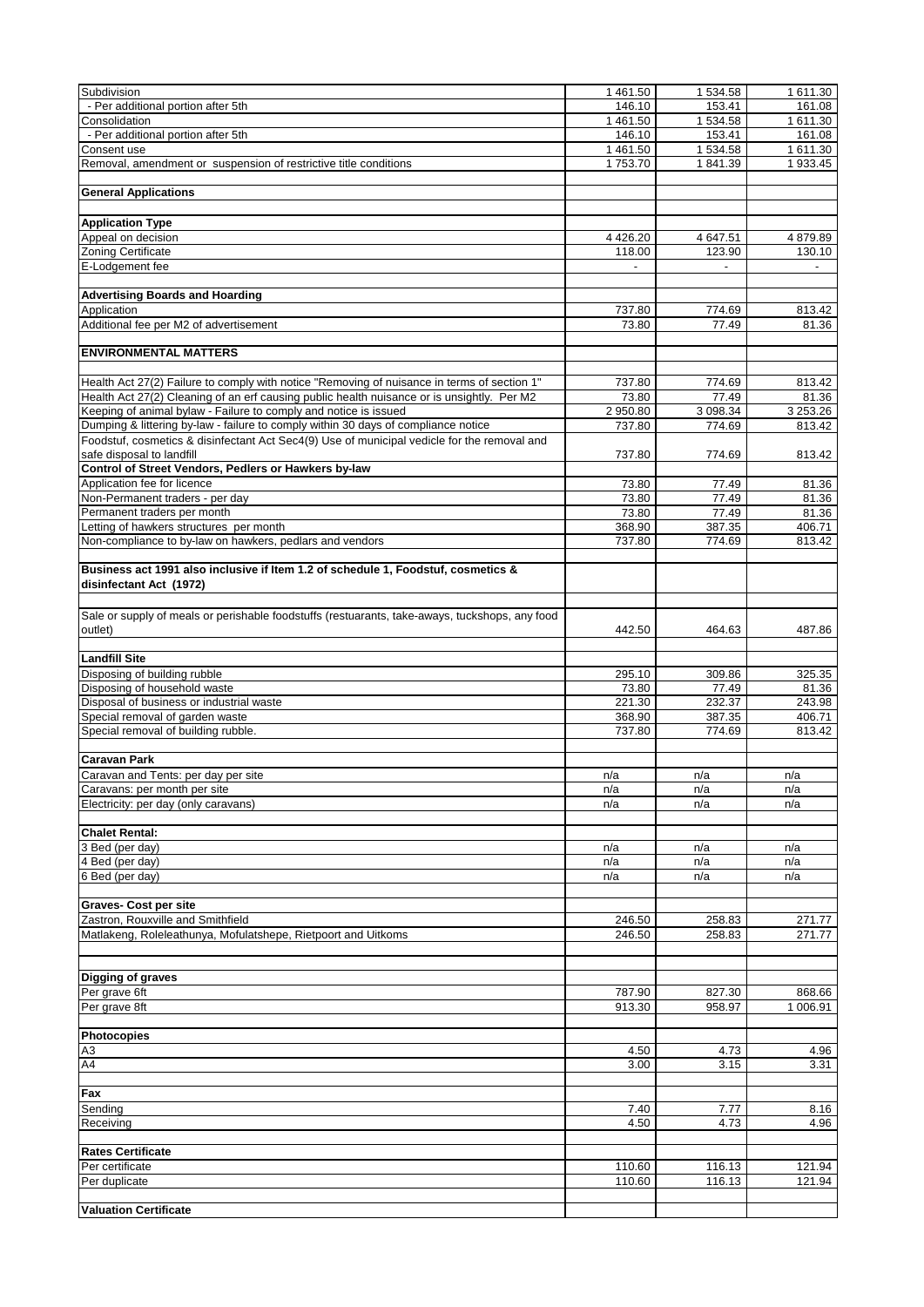| Per certificate                                                                                                                                                                                                                                                                                                                                                                                    | 110.60           | 116.13           | 121.94           |
|----------------------------------------------------------------------------------------------------------------------------------------------------------------------------------------------------------------------------------------------------------------------------------------------------------------------------------------------------------------------------------------------------|------------------|------------------|------------------|
|                                                                                                                                                                                                                                                                                                                                                                                                    |                  |                  |                  |
| <b>Rental of Halls</b>                                                                                                                                                                                                                                                                                                                                                                             |                  |                  |                  |
| <b>Main Halls</b>                                                                                                                                                                                                                                                                                                                                                                                  |                  |                  |                  |
| Rent                                                                                                                                                                                                                                                                                                                                                                                               | 969.40           | 1 017.87         | 1 068.76         |
| Deposit                                                                                                                                                                                                                                                                                                                                                                                            | 1 246.80         | 1 309.14         | 1 374.60         |
| <b>Banquet Hall</b>                                                                                                                                                                                                                                                                                                                                                                                |                  |                  |                  |
| Rent                                                                                                                                                                                                                                                                                                                                                                                               | n/a              | n/a              | n/a              |
| Deposit                                                                                                                                                                                                                                                                                                                                                                                            | n/a              | n/a              | n/a              |
|                                                                                                                                                                                                                                                                                                                                                                                                    |                  |                  |                  |
| <b>Community Halls</b>                                                                                                                                                                                                                                                                                                                                                                             |                  |                  |                  |
| Rent                                                                                                                                                                                                                                                                                                                                                                                               | 295.10<br>442.50 | 309.86<br>464.63 | 325.35<br>487.86 |
| Deposit                                                                                                                                                                                                                                                                                                                                                                                            |                  |                  |                  |
| The Municipal Manager may, at his own discretion, avail the facilities to the residents at no cost                                                                                                                                                                                                                                                                                                 |                  |                  |                  |
| <b>Crockery and Cutlery</b>                                                                                                                                                                                                                                                                                                                                                                        |                  |                  |                  |
| Rent                                                                                                                                                                                                                                                                                                                                                                                               | n/a              | n/a              | n/a              |
| Deposit                                                                                                                                                                                                                                                                                                                                                                                            | n/a              | n/a              | n/a              |
|                                                                                                                                                                                                                                                                                                                                                                                                    |                  |                  |                  |
| Tariffs and deposits are payable in advance. Deposits will be refunded within seven (7) days<br>after a supervisor is satisfied and issued a certificate that the premises have been left in good<br>order and all the utensils were returned. Any replacement costs for crockery and cutlery that<br>were broken or went missing, will be deducted from the deposit paid by the user of the hall. |                  |                  |                  |
| <b>Rental of Equipment</b>                                                                                                                                                                                                                                                                                                                                                                         |                  |                  |                  |
| Charged on an hourly rate:                                                                                                                                                                                                                                                                                                                                                                         |                  |                  |                  |
| Grader                                                                                                                                                                                                                                                                                                                                                                                             | 832.10           | 873.71           | 917.39           |
| Front-end loader                                                                                                                                                                                                                                                                                                                                                                                   | 832.10           | 873.71           | 917.39           |
| Tractor                                                                                                                                                                                                                                                                                                                                                                                            | 553.20           | 580.86           | 609.90           |
| <b>Tipper truck</b>                                                                                                                                                                                                                                                                                                                                                                                | 622.50           | 653.63           | 686.31           |
| 3 Tons truck                                                                                                                                                                                                                                                                                                                                                                                       | 469.20           | 492.66           | 517.29           |
| Rollers                                                                                                                                                                                                                                                                                                                                                                                            | 318.60           | 334.53           | 351.26           |
| Tariffs include cost of a driver and fuel                                                                                                                                                                                                                                                                                                                                                          |                  |                  |                  |
| Soil and Gravel                                                                                                                                                                                                                                                                                                                                                                                    |                  |                  |                  |
| Per cubic meter                                                                                                                                                                                                                                                                                                                                                                                    | 95.80            | 100.59           | 105.62           |
|                                                                                                                                                                                                                                                                                                                                                                                                    |                  |                  |                  |
| Garden refuse removal & Cleaning of erf(Derelict)                                                                                                                                                                                                                                                                                                                                                  |                  |                  |                  |
| Garden Refuse per load                                                                                                                                                                                                                                                                                                                                                                             | Replaced         | Replaced         | Replaced         |
| Cleansing of derelict erf                                                                                                                                                                                                                                                                                                                                                                          | Replaced         | Replaced         | Replaced         |
|                                                                                                                                                                                                                                                                                                                                                                                                    |                  |                  |                  |
| <b>Pound Fees</b>                                                                                                                                                                                                                                                                                                                                                                                  |                  |                  |                  |
| Impounding per head<br>Watching per day per head (Custody)                                                                                                                                                                                                                                                                                                                                         | 117.90<br>73.80  | 123.80<br>77.49  | 129.98<br>81.36  |
| Feeding per day per head                                                                                                                                                                                                                                                                                                                                                                           | 14.60            | 15.33            | 16.10            |
|                                                                                                                                                                                                                                                                                                                                                                                                    |                  |                  |                  |
| <b>Grazing Fees - Commonage</b>                                                                                                                                                                                                                                                                                                                                                                    |                  |                  |                  |
| Category 1 - per month per head                                                                                                                                                                                                                                                                                                                                                                    |                  |                  |                  |
| - Cattle                                                                                                                                                                                                                                                                                                                                                                                           | 73.80            | 77.49            | 81.36            |
| - Sheep/Goat<br>- Donkey/Horse                                                                                                                                                                                                                                                                                                                                                                     | 22.10<br>354.00  | 23.21            | 24.37            |
| Category 2 - per month per head                                                                                                                                                                                                                                                                                                                                                                    |                  | 371.70           | 390.29           |
| - Cattle                                                                                                                                                                                                                                                                                                                                                                                           | 88.50            | 92.93            | 97.57            |
| - Sheep/Goat                                                                                                                                                                                                                                                                                                                                                                                       | 29.60            | 31.08            | 32.63            |
| - Donkey/Horse                                                                                                                                                                                                                                                                                                                                                                                     | 354.00           | 371.70           | 390.29           |
| Category 3 - per month per head                                                                                                                                                                                                                                                                                                                                                                    |                  |                  |                  |
| - Cattle                                                                                                                                                                                                                                                                                                                                                                                           | 110.60           | 116.13           | 121.94           |
| - Sheep/Goat<br>- Donkey/Horse                                                                                                                                                                                                                                                                                                                                                                     | 36.90            | 38.75<br>371.70  | 40.68<br>390.29  |
| Interim Category - per month per head                                                                                                                                                                                                                                                                                                                                                              | 354.00           |                  |                  |
| - Cattle                                                                                                                                                                                                                                                                                                                                                                                           | 132.80           | 139.44           | 146.41           |
| - Sheep/Goat                                                                                                                                                                                                                                                                                                                                                                                       | 51.70            | 54.29            | 57.00            |
| - Donkey/Horse                                                                                                                                                                                                                                                                                                                                                                                     | 354.00           | 371.70           | 390.29           |
|                                                                                                                                                                                                                                                                                                                                                                                                    |                  |                  |                  |
| All the above tariffs include VAT, except for the tariffs with regard to rates, rent/levy and d                                                                                                                                                                                                                                                                                                    |                  |                  |                  |
| <b>Business Licenses</b>                                                                                                                                                                                                                                                                                                                                                                           |                  |                  |                  |
| In addition to business registration, certain businesses are required to get a business licence in terms of the                                                                                                                                                                                                                                                                                    |                  |                  |                  |
| Businesses Act. A business licence is generally required for businesses that need to comply with health and                                                                                                                                                                                                                                                                                        |                  |                  |                  |
| safety regulations. Licences are required for the following businesses:                                                                                                                                                                                                                                                                                                                            |                  |                  |                  |
| - making or selling food which can go off                                                                                                                                                                                                                                                                                                                                                          |                  |                  |                  |